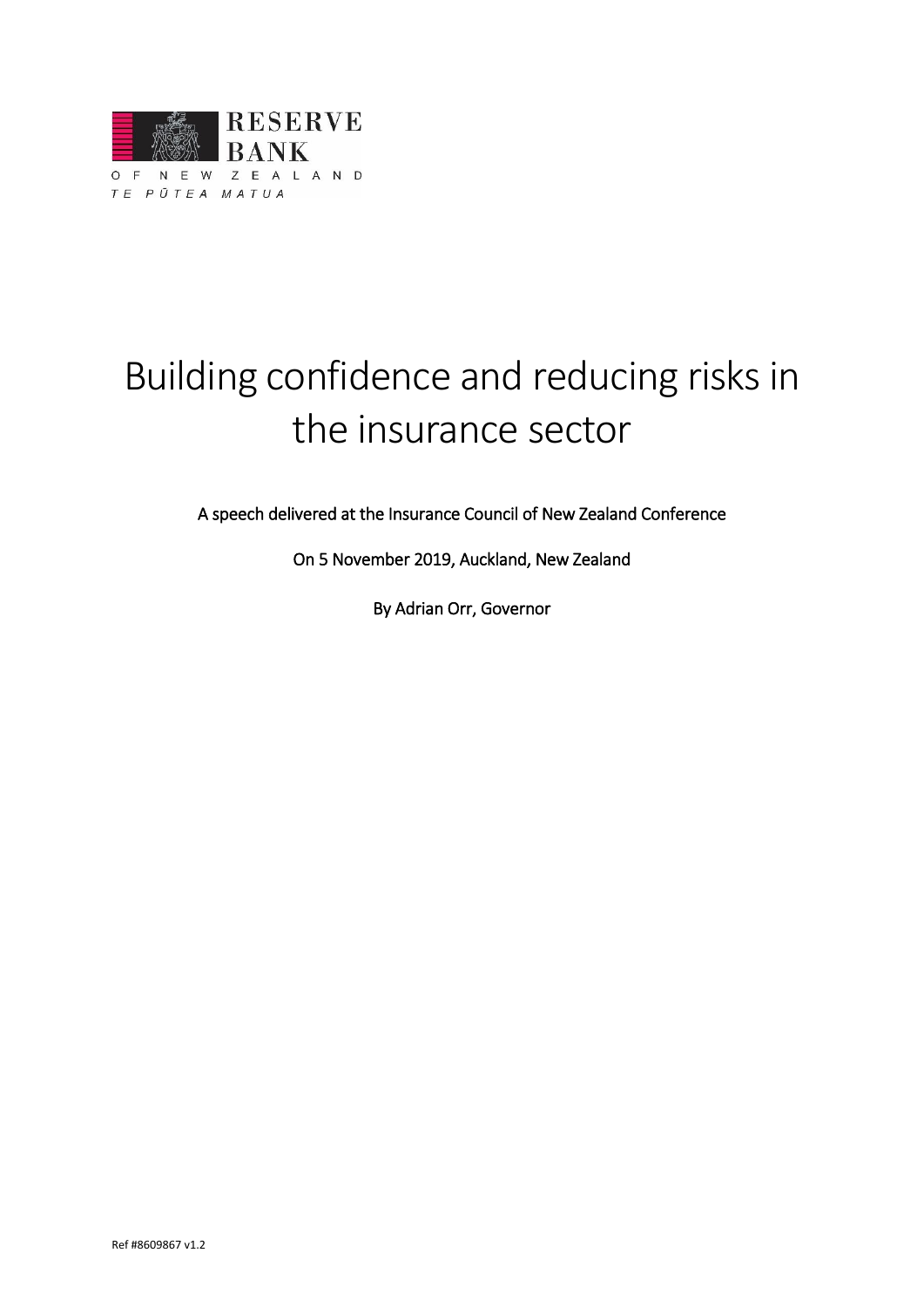*"You never know these days. Uninvited guests may force you to take an unplanned trip to an unknown destination; doesn't hurt to be in your Sunday clothes."* 

*– Anurag Shourie, Half A Shadow*

#### Tēnā koutou katoa

My thanks to the Insurance Council for inviting me to speak with you this morning. It is a pleasure and privilege to be here.

In the almost-decade since Parliament passed the Insurance Act in 2010<sup>1</sup>, the insurance industry has had to deal with the consequences of many 'uninvited guests'. The Christchurch and Kaikoura earthquakes presented unique ongoing challenges to the industry. So too have other single-firmspecific events, such as the failure and liquidation of CBL Insurance.

Furthermore, the findings from the Australian Royal Commission and our recent Conduct and Culture Review - jointly undertaken with the Financial Markets Authority (FMA) - demonstrate the need for ongoing constructive change across the sector.

I am going to share with you today the Reserve Bank's perspectives on some of these events, and about the future direction of our insurance policy and supervision work - including some of the initiatives that we will seek your feedback on in due course.

Our desire is to ensure that the insurance sector is financially sound and trusted. We must be in our best 'Sunday clothes' all week long.

# Promoting soundness and confidence is challenging

The insurance industry is a crucial part of any modern economy. It is the part of the ecosystem that society relies heavily on to both mitigate risks and/or transfer the risk-burden to those best able to manage it.

There are just under 90 licensed insurers operating in New Zealand. Through the Insurance Act, the Reserve Bank is tasked with maintaining the soundness of the insurance sector, and public confidence in the sector.

By definition, this task is far from straight forward. The nature of insurance contracts can vary greatly between insurers or insured events, and are often dependent on the individual circumstances of the policy holder.

Furthermore, there are significant information-asymmetries between an insurance provider and their customer, and the risks of providing poor or outdated information run in both directions. 'Who is good for what, and when?'.

For example, often there is a long period of time after a customer-relationship has been established. In very difficult circumstances, a customer may find that they do not have the coverage they

**.** 

<sup>1</sup> <http://www.legislation.govt.nz/act/public/2010/0111/latest/DLM2478122.html>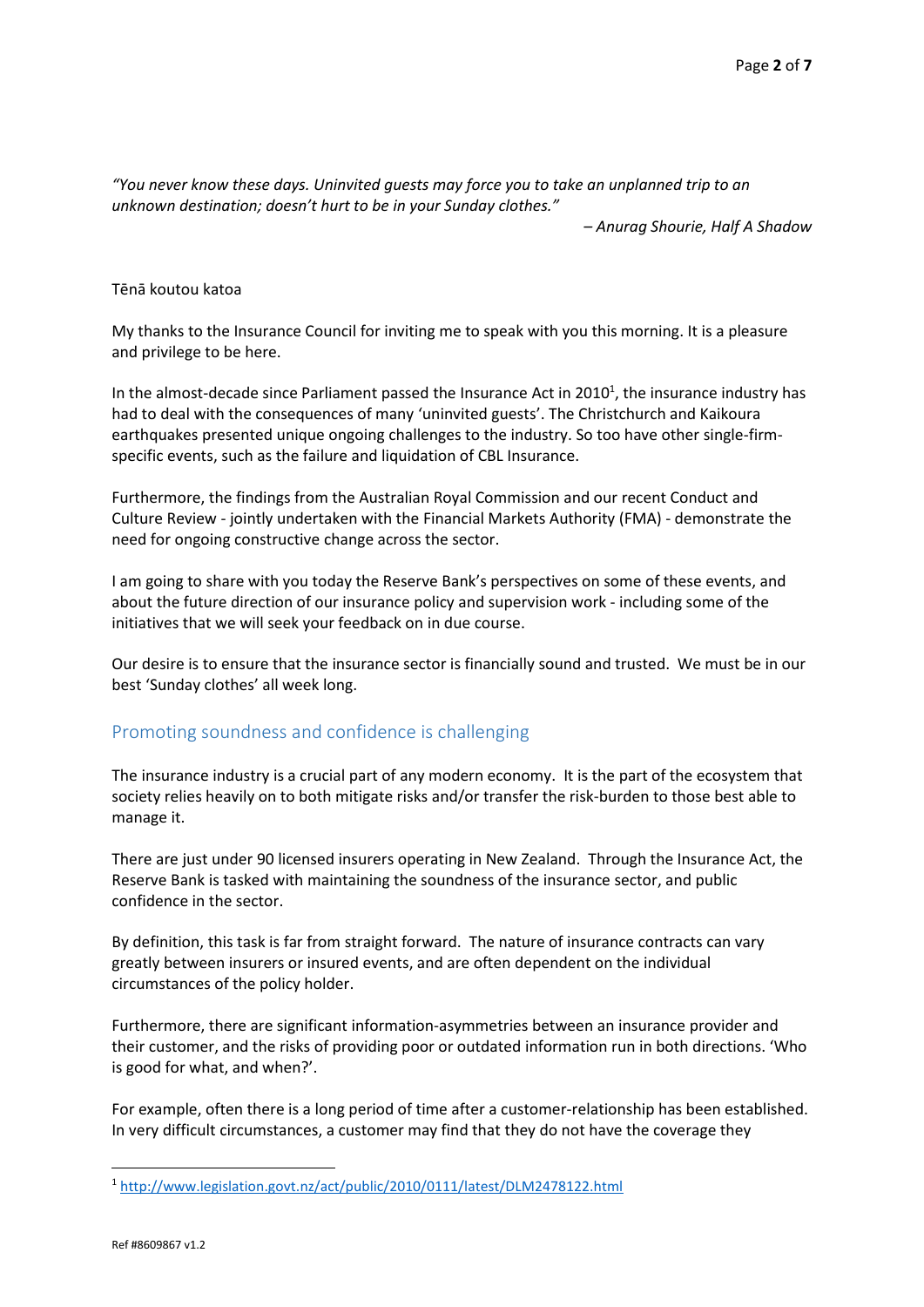believed would be available to them. And, on the other side of the ledger, insurers rely on accurate information from customers about their own circumstances.

Finally, the Reserve Bank is not tasked with guaranteeing insurers against failure. As we have seen with the collapse of CBL and the bailout of AMI, the failure of an insurer is a significant event. Even if a single-firm-failure does not threaten the financial system as a whole, such events challenge public confidence.

#### Insurance challenges continuously evolve

Further complicating the task of promoting a sound and trusted insurance sector is that expectations and circumstances continuously change.

Customer expectations of 'good outcomes' from insurance are evolving, and there is a heightened awareness across the financial sector as a whole of the importance of good business conduct.

Risks also evolve. For example, climate change is leading to more frequent insurance events, and this is driving new ways of thinking about risk. Just as advances in technology are providing more data and insight into insurance risk pricing.

The Reserve Bank believes that the insurance sector must ensure that high quality risk management capability is in place, to support appropriate insurance outcomes. We support insurers using the best information to understand their customers and the risks faced by the insurer. We also respect that insurers are free to make their own commercial decisions. Getting your risk management and pricing right is an important foundation to a sound insurance sector.

However, we are conscious of the wider implications on the economy and asset prices as insurance providers make their individual business decisions. Orderly and well-articulated changes in insurance and pricing strategies are needed, so that all participants in the financial sector – and wider economy - can adapt their behaviour without creating unintended outcomes.

The Reserve Bank will be monitoring the development of insurance risk-based pricing, to ensure we understand the potential wider economic consequences and any impact on New Zealand's financial stability. We will comment on what we are observing to date in our upcoming *Financial Stability*  Report on 27<sup>th</sup> November.

# The Reserve Bank's policy and supervision challenges also evolve

Just as the challenges and complexity of the insurance sector evolve, so must the Reserve Bank's regulatory activity.

Our regulation and supervision of the insurance sector remains based on the same 'Three Pillars' philosophy we apply when supervising registered banks and the other financial sector participants: self, market and regulatory discipline. However, over the next year or so we expect to consult with the industry on a range of changes that will look to strengthen each pillar.

#### Self-discipline

The first pillar, self-discipline, refers to the strength of governance, processes, and internal controls of a firm. Our view has not changed over the years: directors are ultimately responsible and accountable for ensuring that a firm operates prudently.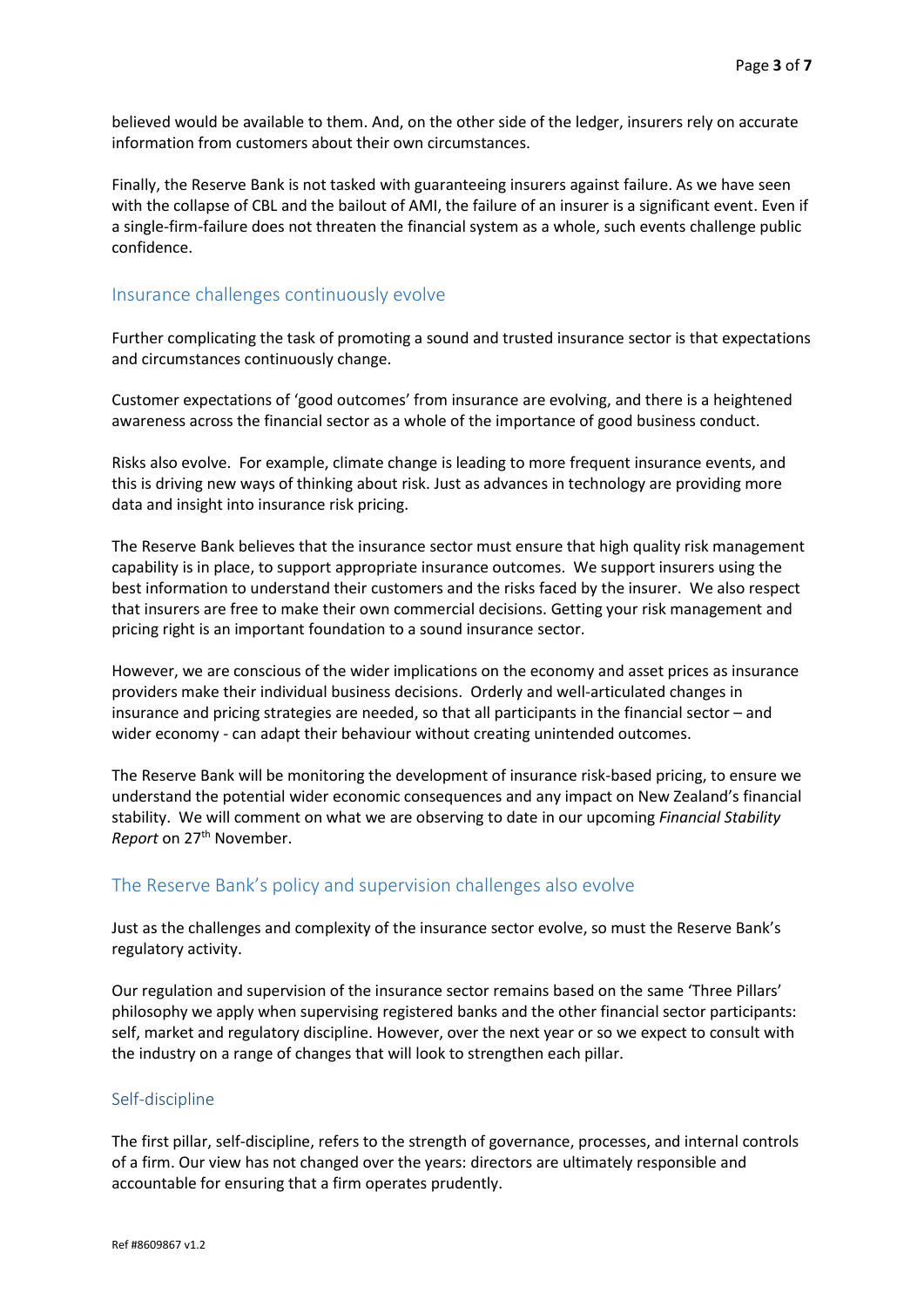Good self-discipline goes hand in hand with the culture of a firm and is key to ensuring high-quality outcomes for customers. Unfortunately, our recent review of *life* insurer conduct and culture found areas needing significant improvement. I will return to these findings later.

#### Market discipline

The second pillar, market discipline, means the way in which a firm is perceived by others (such as investors, clients and competitors) and how this information is acted upon.

In 2018 we introduced the *Bank Financial Strength Dashboard*, to give the public more easily digestible information about the banks they deal with. Our experience indicates that the information has been well received and it is our intention to develop a similar dashboard for insurance firms.

#### Regulatory discipline

The third pillar, regulatory discipline, is the rules and regulations overseen by the Reserve Bank and other agencies, established though legislation.

Our review of the Insurance Act will commence in earnest in 2020. There are very likely to be some clear areas of read-across from the current review of the Reserve Bank Act. 2 For example, there has been focus on a broader range of enforcement tools, and on a new accountability regime for directors and senior executives.

# Managing the pace of change together

We are aware that the pace of change in legislative policy intentions and broader societal expectations is intense. Insurers tell us that they see regulatory change as a key risk to monitor and manage.

Our commitment is to ensure that you will have ample opportunities to contribute to these developments, and that there will be ample time for your views to be taken into consideration.

As you are aware, the review of the Insurance Act was put on hold while the Reserve Bank Act review took place. The themes and issues that were identified in our 2017 discussion paper<sup>3</sup> will be considered further in 2020.

We expect to give initial priority to the scope of the Act, in terms of how we adequately cater for innovation, different business models, and new entrants competing with established insurers. We will consider whether we need to make changes to the legislation that better ensures appropriate competition between overseas branches and locally incorporated insurers. And we will look to enhance the enforcement tools available to the Reserve Bank, to better align with our supervisory approach.

Additionally, the International Financial Reporting Standard, IFRS 17, is scheduled to take effect in 2022 for most insurers. While it sounds minor and detailed, this is a once-in-a-generation set of changes to the way insurance contracts are accounted for and reported to the market.

**.** 

<sup>2</sup> <https://treasury.govt.nz/news-and-events/reviews-consultation/reviewing-reserve-bank-act>

<sup>3</sup> [https://www.rbnz.govt.nz/-/media/ReserveBank/Files/Publications/Policy-development/Insurers/IPSA](https://www.rbnz.govt.nz/-/media/ReserveBank/Files/Publications/Policy-development/Insurers/IPSA-review/20170911%20Issues%20Paper%20Feedback%20Summary%20Oct%2020174.pdf?)[review/20170911%20Issues%20Paper%20Feedback%20Summary%20Oct%2020174.pdf?](https://www.rbnz.govt.nz/-/media/ReserveBank/Files/Publications/Policy-development/Insurers/IPSA-review/20170911%20Issues%20Paper%20Feedback%20Summary%20Oct%2020174.pdf?)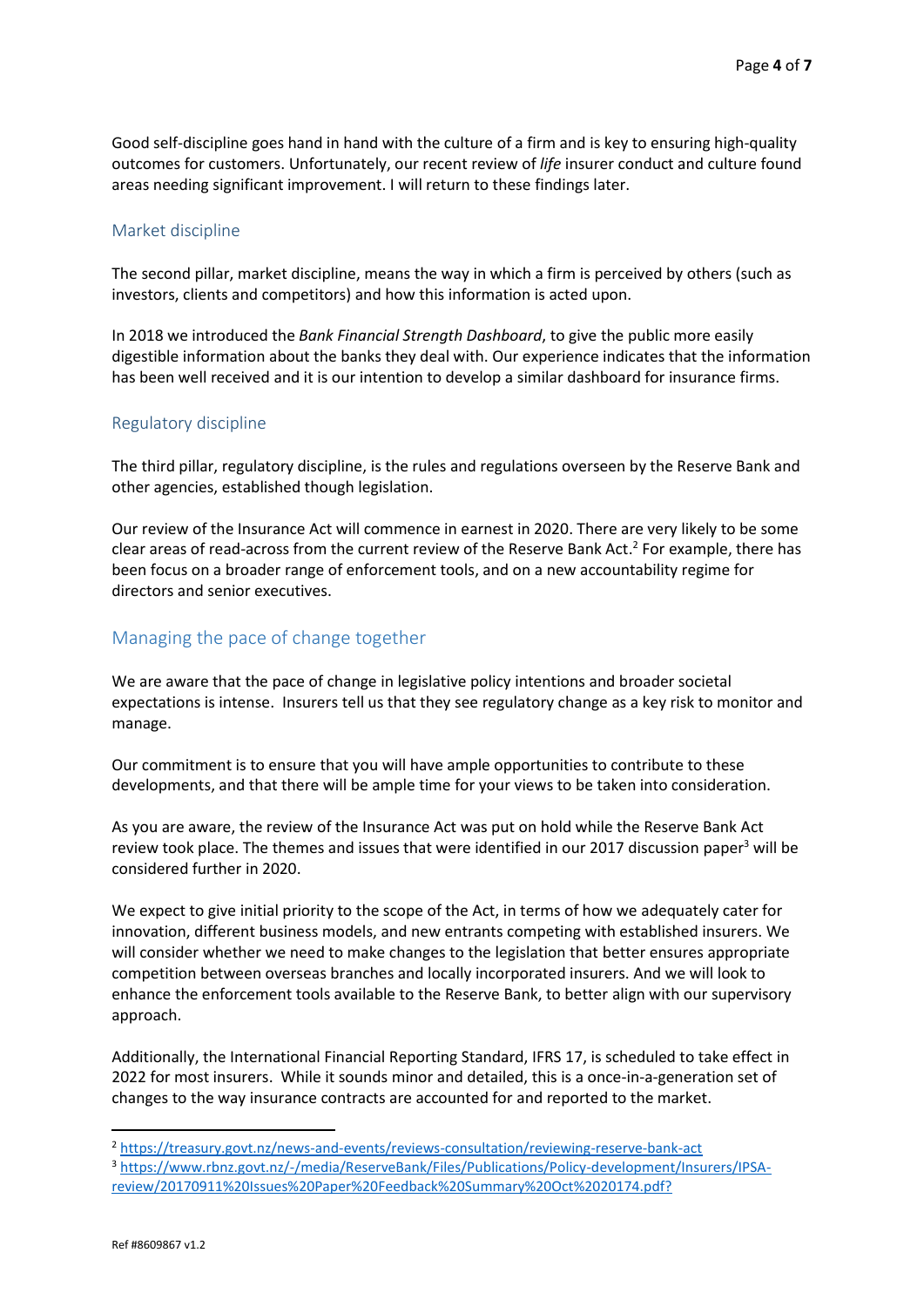Critically for the Reserve Bank, the standards we set for insurer solvency are based on the information and data generated from these accounting standards. We thus need to review our solvency standards to ensure they are effective and in line with lessons from other jurisdictions, such as Australia.

It is too early to say whether or not our review of insurer solvency will lead to the kind of uplift we have proposed for bank capital. However, we do expect that the current 'black line' of a single regulatory minimum limit for solvency will be replaced with a more graduated series of thresholds and varied regulatory response options - as we have proposed for banks.

# Show and tell

A criticism identified in the Trowbridge-Scholtens report into our regulation of CBL, was the lack of 'show us' challenges we put to CBL. There was a similar, more general, point made in the International Monetary Fund's (IMF) Financial Sector Assessment Programme 2017 (FSAP) review.

When we meet with banks and insurers as the supervisor of their businesses, we have typically relied on the information given by, and word of, decision makers within those businesses. This is because we have wanted to very clearly ensure accountability sits with the directors, and also because these individuals are much closer to their day-to-day operations.

The importance of open and honest disclosure from insurers is clear. Sadly, this openness has proven to not always exist.

In CBL, we now have an example of a regulated entity that did not engage with the Reserve Bank openly. Justice Courtney's judgement in the hearing for CBL's liquidation noted "*a lack of candour in dealing with the company's auditors and the regulator*" 4

The Reserve Bank's Relationship Charter<sup>5</sup> seeks – in part – to address these kinds of issues in a practical and positive manner. By establishing how we will interact with an institution, we are laying down a clear marker. What does this mean in practical terms?

The Reserve Bank needs to more often positively verify the information and assurances it receives from regulated institutions. We will be intensifying our "show me, don't just tell me" style of engagement with the industry. And, we will be expecting to see a great deal more of this verification activity happening at the senior management and board level.

An example of this new approach being applied is our review of the Appointed Actuary regime. You will be aware that this review is ongoing, and some of you have received visits from the Reserve Bank's team. A sample of 15 insurers were selected for this review, aimed to represent the diversity of the New Zealand insurance industry (e.g., small and large insurers, life and general, branch and locally incorporated, directly employed and external consultant.

For those who took part in the interviews or provided us with submissions, we thank you for your time and your open, free and frank discussions.

1 4

[https://forms.justice.govt.nz/search/Documents/pdf/jdo/cc/alfresco/service/api/node/content/workspace/Sp](https://forms.justice.govt.nz/search/Documents/pdf/jdo/cc/alfresco/service/api/node/content/workspace/SpacesStore/193a6a73-1a5b-436e-af77-e6ef7173c9fa/193a6a73-1a5b-436e-af77-e6ef7173c9fa.pdf) [acesStore/193a6a73-1a5b-436e-af77-e6ef7173c9fa/193a6a73-1a5b-436e-af77-e6ef7173c9fa.pdf](https://forms.justice.govt.nz/search/Documents/pdf/jdo/cc/alfresco/service/api/node/content/workspace/SpacesStore/193a6a73-1a5b-436e-af77-e6ef7173c9fa/193a6a73-1a5b-436e-af77-e6ef7173c9fa.pdf) <sup>5</sup> <https://www.rbnz.govt.nz/news/2018/12/reserve-bank-aims-for-best-regulatory-relationships>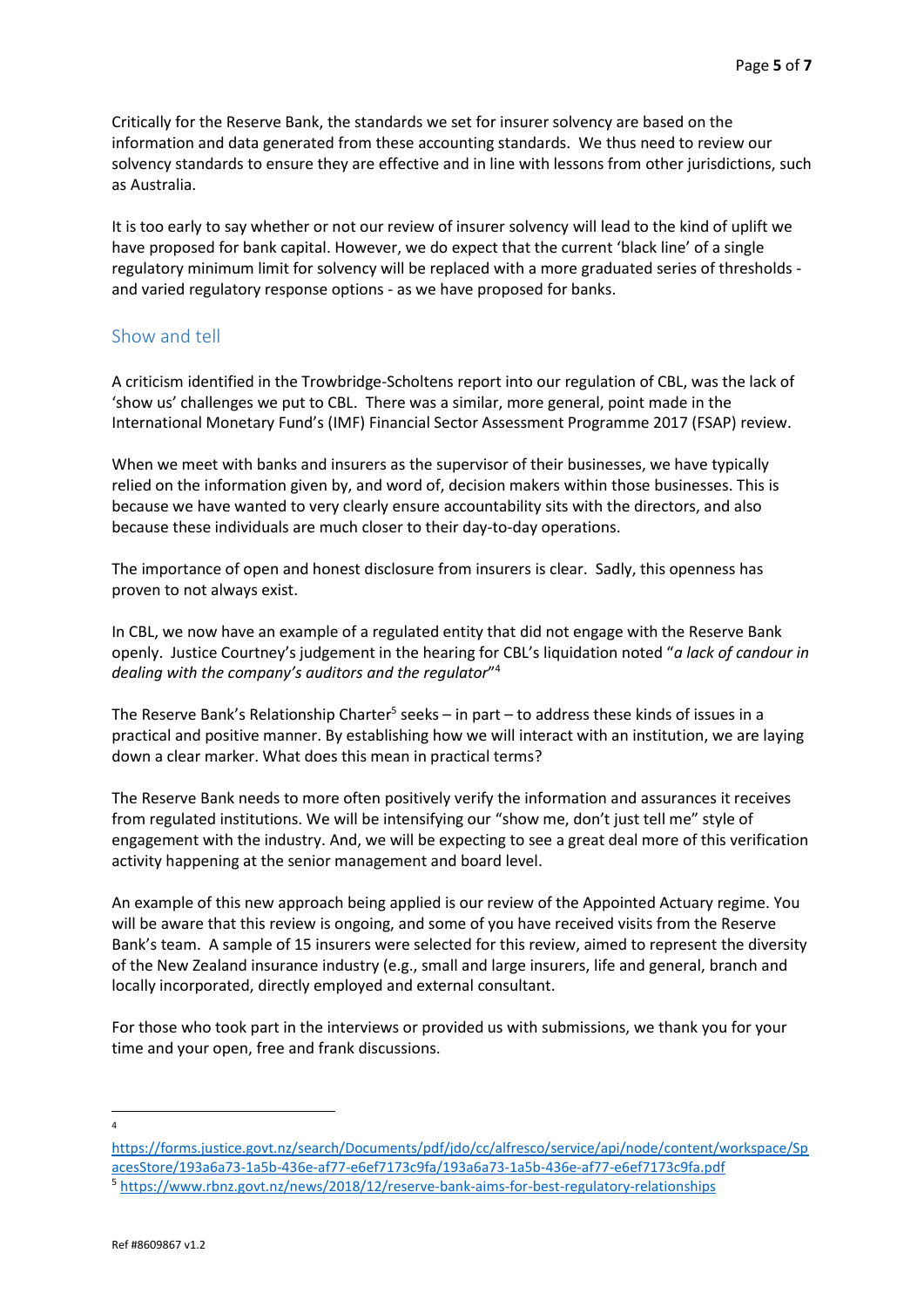Appointed actuaries play an important and valuable role to both the industry and the Reserve Bank. We consider the appointed actuary to be a key voice at the table when an insurer is seeking to understand its financial health and future prospects.

Our review team expects to make best practice recommendations to insurers and appointed actuaries, as well as provide recommendations to our own policy and supervision teams that will feed into our review of the Insurance Act. The public report of this review is expected to be published in the first quarter of 2020.

# Putting on our 'Sunday best' – closing the conduct gap

As already mentioned, earlier this year the FMA and Reserve Bank released a joint report<sup>6</sup> called Life *Insurer Conduct and Culture*. We believe that conduct within financial institutions is a contributing factor to customer outcomes, and can result in a gain or loss of trust and confidence in the industry.

Based on our joint analysis, we found:

- extensive weaknesses in systems and controls for managing conduct risk, coupled with a lack of governance and management oversight;
- a lack of focus on customer outcomes and limited evidence of customers being adequately considered in product design and sales;
- that sales incentives were prioritised over good customer outcomes:
- a serious lack of oversight and monitoring of intermediaries; and
- a poor and inconsistent approach to dealing with complaints and remediating issues.

Since the report was made public, we have worked with life insurers while they develop their action plans for remediating the issues and mitigating the risks we identified.

We strongly believe that all insurers - including health and general insurance – should learn from the review and its findings. This is why we have subsequently written to the boards of *general* insurers setting out our expectations that they will review the culture and governance within their own firms.

A "nothing to see here" mentality is not, and never will be, a sensible response to such an array of serious findings in a sister industry. We will be following up with non-life insurers to understand how they are reviewing these issues within their own firms.

How a firm monitors and addresses conduct and culture issues will be a part of our ongoing 'business as usual' supervision with all insurers. We will also monitor insurers to make sure their planned actions are implemented effectively.

# **Conclusion**

The public is demanding that both insurers and regulators play a part in providing greater confidence in the health and conduct of the sector. The Reserve Bank's insurance agenda for the coming year (or years) is thus very full.

We are committed to openly communicating our development priorities to insurers and the wider public, so that individuals and firms have the opportunity and ability to be an active participant in the policy development.

**.** 

<sup>6</sup> <https://www.rbnz.govt.nz/news/2019/01/fma-and-rbnz-report-on-life-insurer-conduct-and-culture>